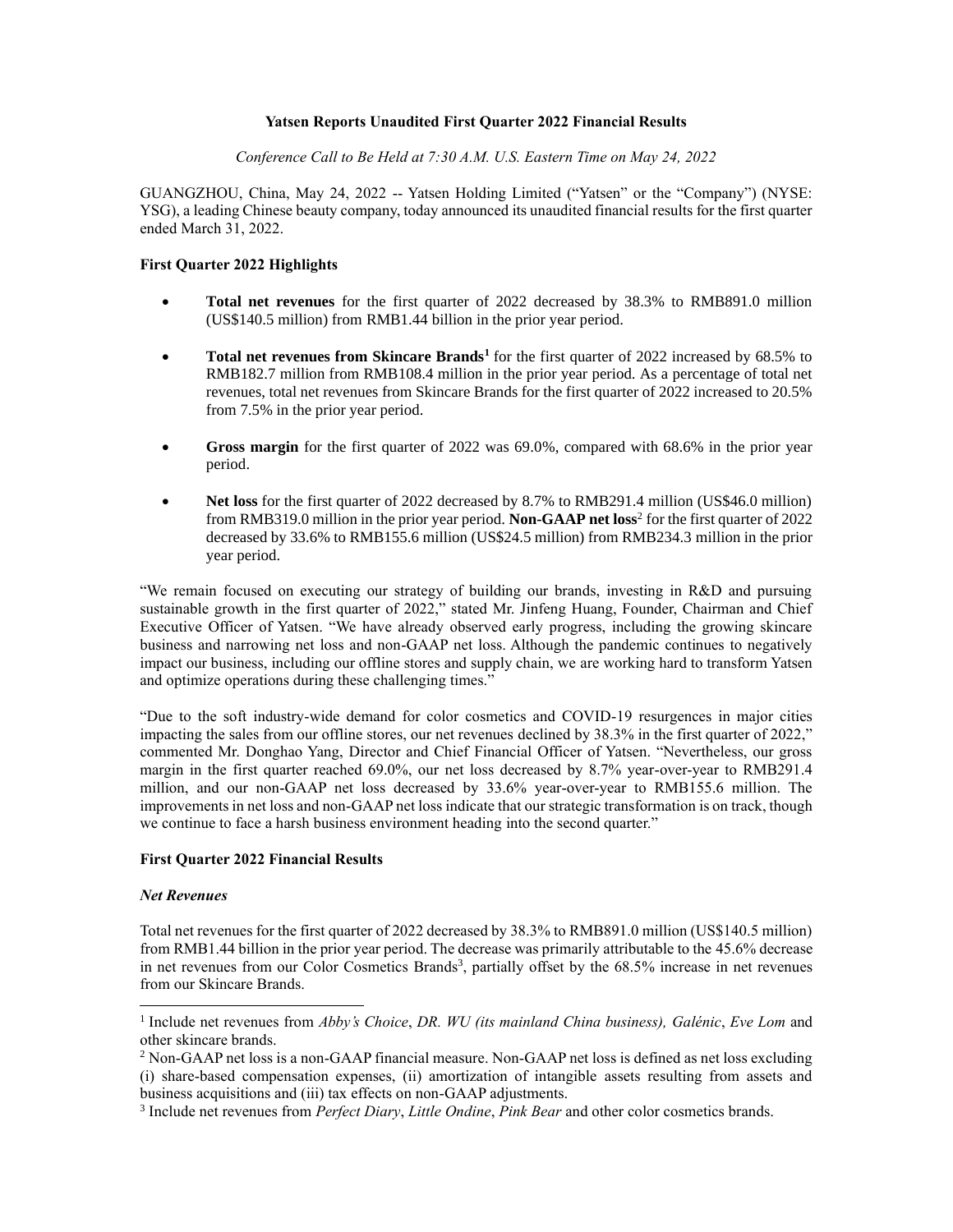## *Gross Profit and Gross Margin*

Gross profit for the first quarter of 2022 decreased by 38.0% to RMB614.5 million (US\$96.9 million) from RMB991.6 million in the prior year period. Gross margin for the first quarter of 2022 increased to 69.0% from 68.6% in the prior year period. The increase was primarily attributable to our continuous efforts to improve our gross margin, including through (i) increasing sales from our higher-gross margin products, and (ii) optimizing strategies in pricing, discounts, and promotions.

## *Operating Expenses*

Total operating expenses for the first quarter of 2022 decreased by 30.9% to RMB922.5 million (US\$145.5 million) from RMB1.33 billion in the prior year period. As a percentage of total net revenues, total operating expenses for the first quarter of 2022 were 103.5%, as compared with 92.4% in the prior year period.

- *Fulfillment Expenses.* Fulfillment expenses for the first quarter of 2022 were RMB73.9 million (US\$11.7 million), as compared with RMB92.7 million in the prior year period. As a percentage of total net revenues, fulfillment expenses for the first quarter of 2022 increased to 8.3% from 6.4% in the prior year period. The increase was primarily attributable to a decrease in the economies of scale of our fixed fulfillment expenses, partially offset by certain cost-saving initiatives related to fulfillment assets instituted during the first quarter of 2022.
- *Selling and Marketing Expenses.* Selling and marketing expenses for the first quarter of 2022 were RMB604.7 million (US\$95.4 million), as compared with RMB1.04 billion in the prior year period. As a percentage of total net revenues, selling and marketing expenses for the first quarter of 2022 decreased to 67.9% from 72.1% in the prior year period. The decrease was primarily attributable to our continuous efforts to optimize the efficiency of our marketing spending, partially offset by the expenses related to the closure of certain offline experience stores.
- *General and Administrative Expenses.* General and administrative expenses for the first quarter of 2022 were RMB208.1 million (US\$32.8 million), as compared with RMB172.3 million in the prior year period. As a percentage of total net revenues, general and administrative expenses for the first quarter of 2022 increased to 23.4% from 11.9% in the prior year period. The increase was primarily attributable to the increases in salaries and share-based compensation expenses.
- *Research and Development Expenses.* Research and development expenses for the first quarter of 2022 were RMB35.8 million (US\$5.6 million), as compared with RMB27.7 million in the prior year period. As a percentage of total net revenues, research and development expenses for the first quarter of 2022 increased to 4.0% from 1.9% in the prior year period. The increase was primarily attributable to the increases in personnel costs, raw materials, equipment, and share-based compensation expenses, reflecting our commitment to enhancing our research and development capabilities.

#### *Loss from Operations*

Loss from operations for the first quarter of 2022 decreased by 10.3% to RMB308.0 million (US\$48.6 million) from RMB343.3 million in the prior year period. Operating loss margin was 34.6%, as compared with 23.8% in the prior year period.

Non-GAAP loss from operations<sup>4</sup> for the first quarter of 2022 decreased by 34.1% to RMB170.1 million (US\$26.8 million) from RMB258.3 million in the prior year period. Non-GAAP operating loss margin was 19.1%, as compared with 17.9% in the prior year period.

<sup>4</sup> Non-GAAP loss from operations is a non-GAAP financial measure. Non-GAAP loss from operations is defined as loss from operations excluding share-based compensation expenses and amortization of intangible assets resulting from assets and business acquisitions.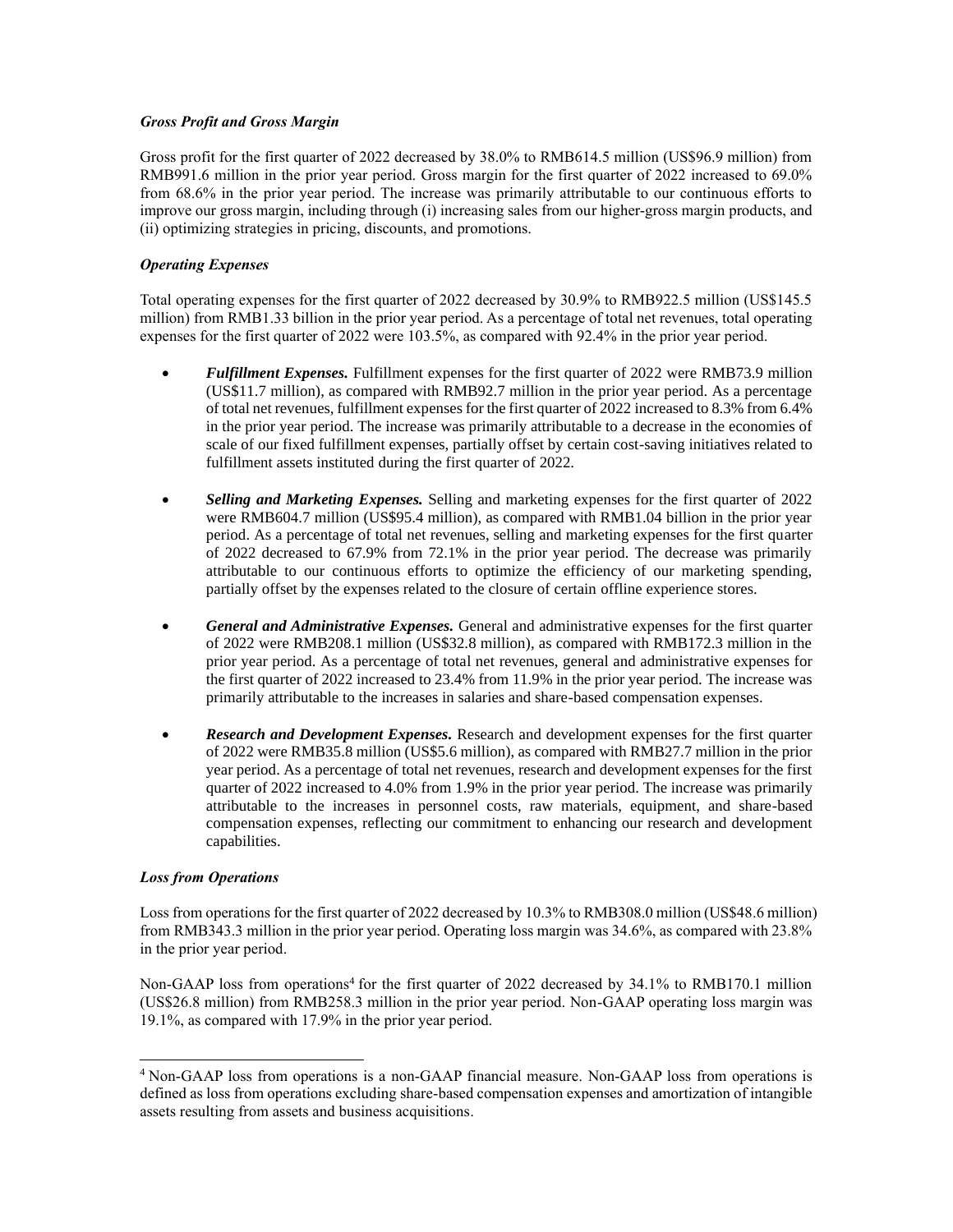### *Net Loss*

Net loss for the first quarter of 2022 decreased by 8.7% to RMB291.4 million (US\$46.0 million) from RMB319.0 million in the prior year period. Net loss margin was 32.7%, as compared with 22.1% in the prior year period. Net loss attributable to Yatsen's ordinary shareholders per diluted ADS<sup>5</sup> for the first quarter of 2022 was RMB0.46 (US\$0.07), as compared with RMB0.50 in the prior year period.

Non-GAAP net loss for the first quarter of 2022 decreased by 33.6% to RMB155.6 million (US\$24.5 million) from RMB234.3 million in the prior year period. Non-GAAP net loss margin was 17.5%, as compared with 16.2% in the prior year period. Non-GAAP net loss attributable to Yatsen's ordinary shareholders per diluted ADS<sup>6</sup> for the first quarter of 2022 was RMB0.25 (US\$0.04), as compared with RMB0.37 in the prior year period.

### *Balance Sheet and Cash Flow*

As of March 31, 2022, the Company had cash, cash equivalents and short-term investments of RMB2.97 billion (US\$467.8 million), as compared with RMB3.14 billion as of December 31, 2021.

Net cash used in operating activities for the first quarter of 2022 decreased by 77.7% to RMB104.1 million (US\$16.4 million) from RMB466.1 million in the prior year period.

### **Business Outlook**

For the second quarter of 2022, the Company expects its total net revenues to be between RMB808.3 million and RMB960.8 million, representing a year-over-year decline of approximately 37% to 47%, primarily due to (i) continued industry-wide softening of color cosmetics demand, and (ii) the continued negative impact of COVID-19 on our offline experience stores, online order fulfillment capabilities and supply chain. These forecasts reflect the Company's current and preliminary views on the market and operational conditions, which are subject to change.

## **Exchange Rate**

This announcement contains translations of certain Renminbi ("RMB") amounts into U.S. dollars ("US\$") at specified rates solely for the convenience of the reader. Unless otherwise noted, all translations from RMB to US\$ were made at a rate of RMB6.3393 to US\$1.00, the exchange rate in effect as of March 31, 2022, as set forth in the H.10 statistical release of The Board of Governors of the Federal Reserve System. The Company makes no representation that any RMB or US\$ amounts could have been, or could be, converted into US\$ or RMB, as the case may be, at any particular rate, or at all.

 $<sup>5</sup>$  ADS refers to the American depositary shares, each of which represents four Class A ordinary shares.</sup>

<sup>6</sup> Non-GAAP net loss attributable to ordinary shareholders per diluted ADS is a non-GAAP financial measure. Non-GAAP net loss attributable to ordinary shareholders per diluted ADS is defined as non-GAAP net loss attributable to ordinary shareholders divided by the weighted average number of diluted ADS outstanding for computing diluted earnings per ADS. Non-GAAP net loss attributable to ordinary shareholders is defined as net loss attributable to ordinary shareholders excluding (i) share-based compensation expenses, (ii) amortization of intangible assets resulting from assets and business acquisitions, (iii) tax effects on non-GAAP adjustments, (iv) accretion to preferred shares, and (v) deemed dividends to preferred shareholders due to modification of preferred shares.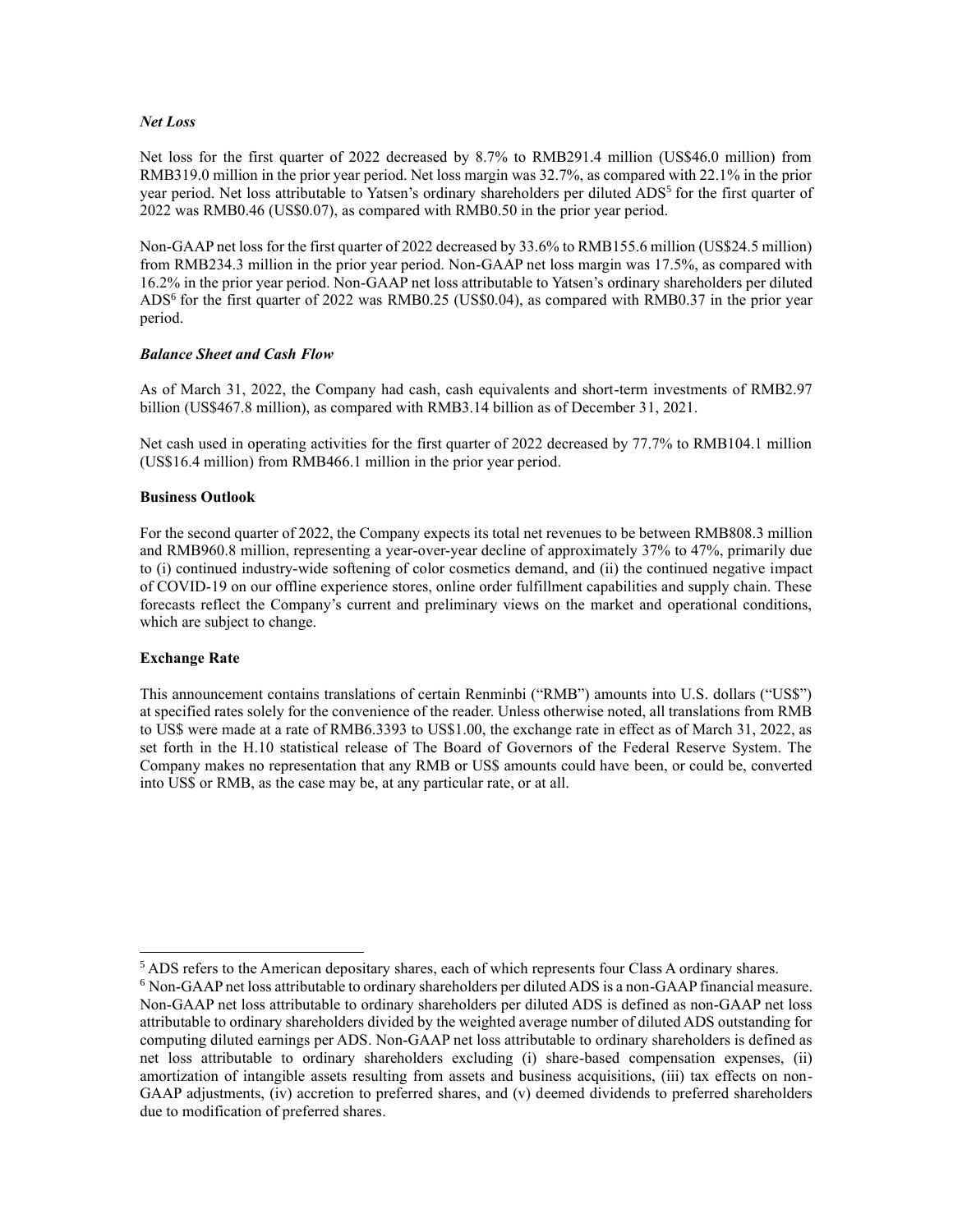### **Conference Call Information**

The Company's management will hold a conference call on Tuesday, May 24, 2022, at 7:30 A.M. U.S. Eastern Time or 7:30 P.M. Beijing Time to discuss its financial results and operating performance for the first quarter 2022.

| United States (toll free):  | $+1 - 888 - 346 - 8982$ |
|-----------------------------|-------------------------|
| International:              | $+1 - 412 - 902 - 4272$ |
| Mainland China (toll free): | 400-120-1203            |
| Hong Kong (toll free):      | 800-905-945             |
| Hong Kong:                  | $+852-3018-4992$        |
| Conference ID:              | 5131932                 |

The replay will be accessible through May 31, 2022, by dialing the following numbers:

| United States:   | $+1 - 877 - 344 - 7529$ |
|------------------|-------------------------|
| International:   | $+1 - 412 - 317 - 0088$ |
| $Conference$ ID: | 5131932                 |

A live and archived webcast of the conference call will also be available on the Company's investor relations website a[t http://ir.yatsenglobal.com/.](http://ir.yatsenglobal.com/)

### **About Yatsen Holding Limited**

Yatsen Holding Limited (NYSE: YSG) is a leading player in China's beauty market with a mission to create an exciting new journey of beauty discovery for consumers in China and around the world. Founded in 2016, the Company has launched and acquired multiple color cosmetics and skincare brands including *Perfect Diary, Little Ondine, Abby's Choice, Galénic, DR.WU* (its mainland China business), *Eve Lom* and *Pink Bear*. The Company's flagship brand, *Perfect Diary*, is one of the top color cosmetics brands in China in terms of online retail sales value. Leveraging its digitally native direct-to-customer business model, the Company has built core capabilities which enable it to launch and scale multiple brands quickly while offering a wide selection of products to a growing variety of customers. The Company reaches and engages with customers directly both online and offline, with expansive presence across all major e-commerce, social and content platforms in China.

For more information, please visi[t http://ir.yatsenglobal.com/.](http://ir.yatsenglobal.com/)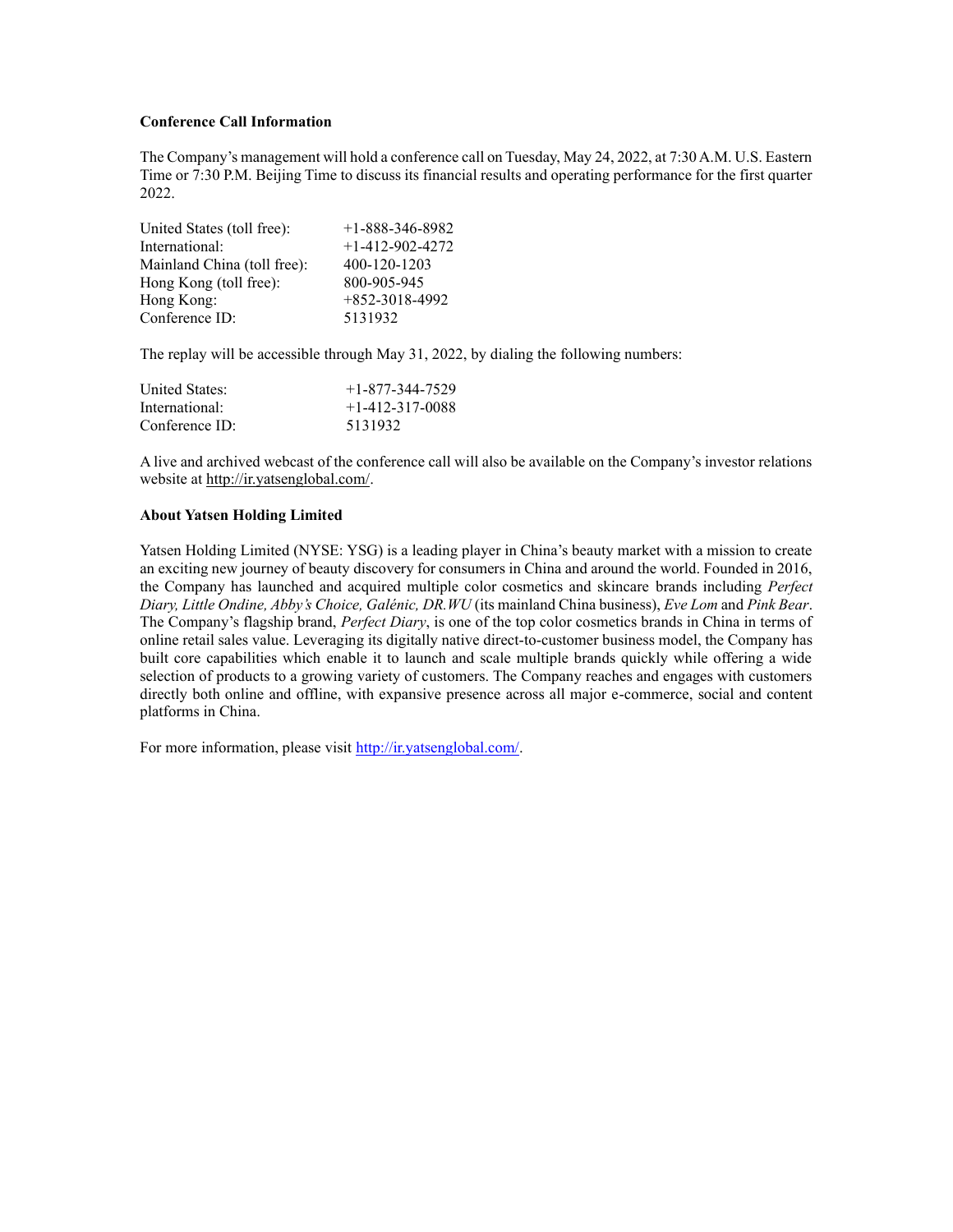### **Use of Non-GAAP Financial Measures**

The Company uses non-GAAP income (loss) from operations, non-GAAP net income (loss), non-GAAP net income (loss) attributable to ordinary shareholders and non-GAAP net income (loss) attributable to ordinary shareholders per diluted ADS, each a non-GAAP financial measure, in reviewing and assessing its operating performance. The presentation of these non-GAAP financial measures is not intended to be considered in isolation or as a substitute for the financial information prepared and presented in accordance with U.S. GAAP. The Company presents these non-GAAP financial measures because they are used by the management to evaluate operating performance and formulate business plans. Non-GAAP financial measures help identify underlying trends in its business, provide further information about its results of operations, and enhance the overall understanding of its past performance and future prospects. The Company defines non-GAAP income (loss) from operations as income (loss) from operations excluding share-based compensation expenses and amortization of intangible assets resulting from assets and business acquisitions. The Company defines non-GAAP net income (loss) as net income (loss) excluding (i) share-based compensation expenses, (ii) amortization of intangible assets resulting from assets and business acquisitions and (iii) tax effects on non-GAAP adjustments. The Company defines non-GAAP net income (loss) attributable to ordinary shareholders as net income (loss) attributable to ordinary shareholders excluding (i) share-based compensation expenses, (ii) amortization of intangible assets resulting from assets and business acquisitions, (iii) tax effects on non-GAAP adjustments, (iv) accretion to preferred shares, and (v) deemed dividends to preferred shareholders due to modification of preferred shares. Non-GAAP net income (loss) attributable to ordinary shareholders per diluted ADS is computed using non-GAAP net income (loss) attributable to ordinary shareholders divided by weighted average number of diluted ADS outstanding for computing diluted earnings per ADS.

However, the non-GAAP financial measures have limitations as analytical tools as the non-GAAP financial measures are not presented in accordance with U.S. GAAP and may differ from the non-GAAP information used by other companies, including peer companies, and therefore their comparability may be limited. The Company compensates for these limitations by reconciling the non-GAAP financial measures to the nearest U.S. GAAP performance measure, all of which should be considered when evaluating performance. The Company encourages investors and others to review its financial information in its entirety and not rely on a single financial measure. Reconciliations of Yatsen's non-GAAP financial measure to the most comparable U.S. GAAP measure are included at the end of this press release.

#### **Safe Harbor Statement**

This announcement contains statements that may constitute "forward-looking" statements which are made pursuant to the "safe harbor" provisions of the U.S. Private Securities Litigation Reform Act of 1995. These forward-looking statements can be identified by terminology such as "will," "expects," "anticipates," "aims," "future," "intends," "plans," "believes," "estimates," "likely to," and similar statements. The Company may also make written or oral forward-looking statements in its periodic reports to the Securities and Exchange Commission ("SEC"), in its annual report to shareholders, in press releases and other written materials and in oral statements made by its officers, directors or employees to third parties. Statements that are not historical facts, including statements about the Company's beliefs, plans, outlook and expectations, are forward-looking statements. Forward-looking statements involve inherent risks and uncertainties. A number of factors could cause actual results to differ materially from those contained in any forward-looking statement, which include but not limited to the following: the Company's growth strategies; its future business development, results of operations and financial condition; its ability to continue to roll out popular products and maintain popularity of existing products; its ability to anticipate and respond to changes in industry trends and consumer preferences and behavior in a timely manner; its ability to attract and retain new customers and to increase revenues generated from repeat customers; its expectations regarding demand for and market acceptance of its products and services; its ability to integrate newly-acquired businesses and brands; trends and competition in and relevant government policies and regulations relating to China's beauty market; changes in its revenues and certain cost or expense items; and general economic conditions in China. Further information regarding these and other risks is included in the Company's filings with the SEC. All information provided in this press release is as of the date of this press release, and the Company does not undertake any obligation to update any forward-looking statement, except as required under applicable law.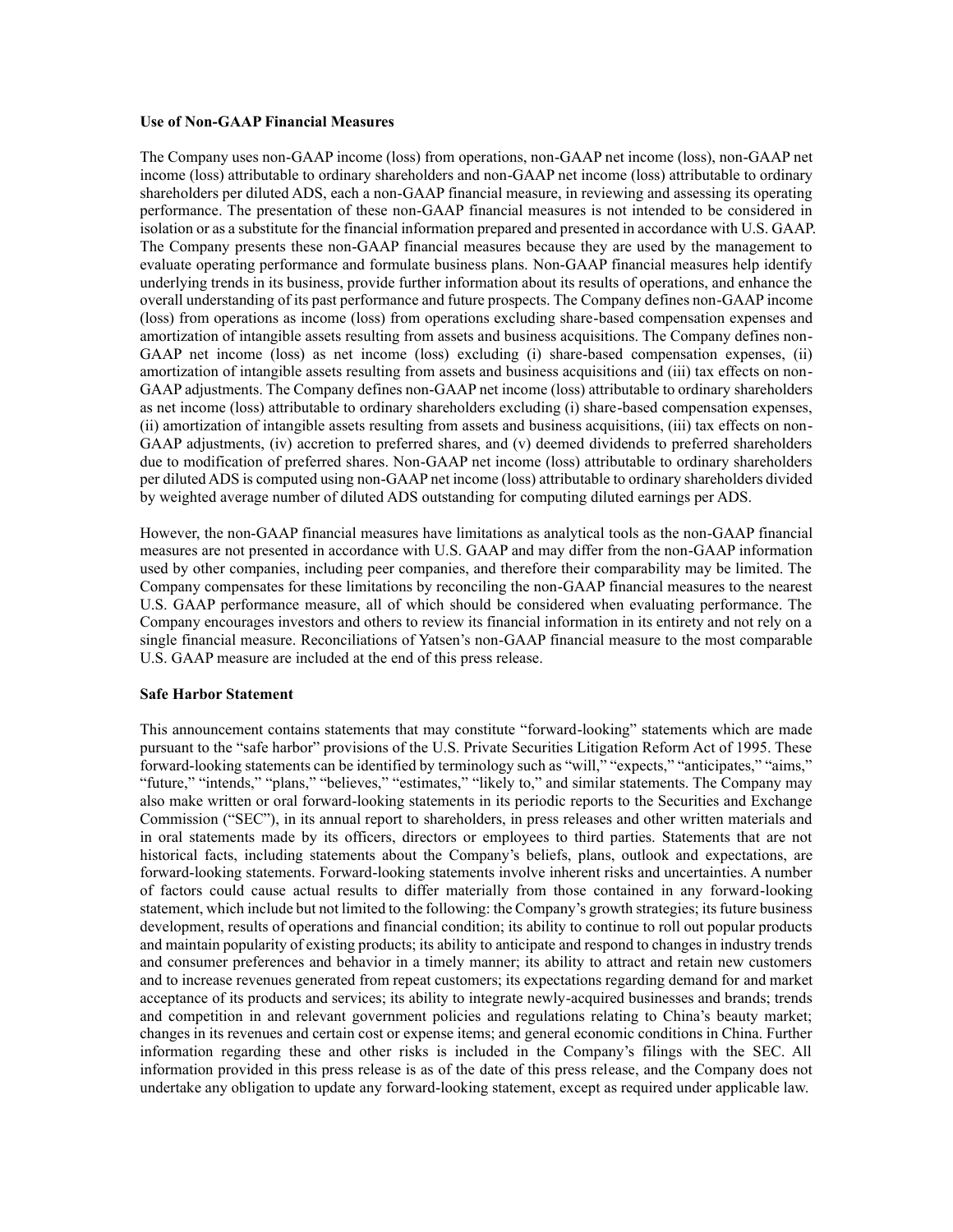## **For investor and media inquiries, please contact:**

## **In China:**

Yatsen Holding Limited Investor Relations E-mail: ir@yatsenglobal.com

The Piacente Group, Inc. Emilie Wu Tel: +86-21-6039-8363 E-mail: yatsen@thepiacentegroup.com

## **In the United States:**

The Piacente Group, Inc. Brandi Piacente Tel: +1-212-481-2050 E-mail: yatsen@thepiacentegroup.com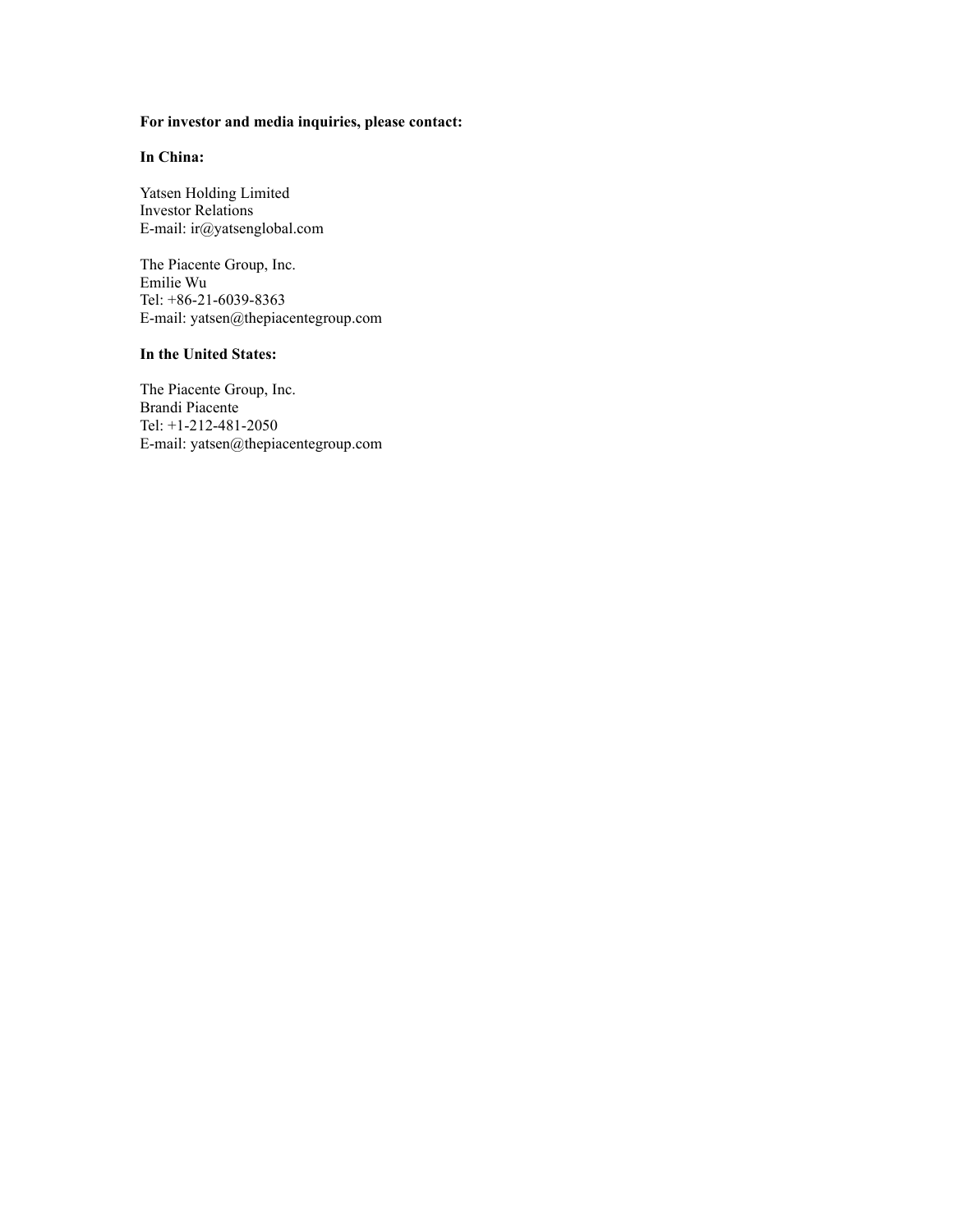# **YATSEN HOLDING LIMITED**

# **UNAUDITED CONDENSED CONSOLIDATED BALANCE SHEETS**

# **(All amounts in thousands, except for share, per share data or otherwise noted)**

|                                                                                         | December 31,   | March 31,      | March 31,      |
|-----------------------------------------------------------------------------------------|----------------|----------------|----------------|
|                                                                                         | 2021           | 2022           | 2022           |
|                                                                                         | <b>RMB'000</b> | <b>RMB'000</b> | <b>USD'000</b> |
| <b>Assets</b>                                                                           |                |                |                |
| <b>Current assets</b>                                                                   |                |                |                |
| Cash and cash equivalents                                                               | 3,138,008      | 1,692,641      | 267,008        |
| Short-term investment                                                                   |                | 1,272,574      | 200,744        |
| Accounts receivable                                                                     | 355,837        | 226,637        | 35,751         |
| Inventories, net                                                                        | 695,761        | 584,112        | 92,141         |
| Prepayments and other current assets                                                    | 366,191        | 350,358        | 55,268         |
| Amounts due from related parties                                                        | 60             | 60             | 9              |
| <b>Total current assets</b>                                                             | 4,555,857      | 4,126,382      | 650,921        |
| <b>Non-current assets</b>                                                               |                |                |                |
| Investments                                                                             | 350,380        | 368,081        | 58,063         |
| Property and equipment, net                                                             | 245,314        | 184,712        | 29,138         |
| Goodwill                                                                                | 869,421        | 852,493        | 134,477        |
| Intangible assets, net                                                                  | 745,851        | 714,679        | 112,738        |
| Deferred tax assets                                                                     | 2,000          | 1,938          | 306            |
| Right-of-use assets, net                                                                | 422,966        | 355,876        | 56,138         |
| Other non-current assets                                                                | 80,220         | 73,236         | 11,553         |
| <b>Total non-current assets</b>                                                         | 2,716,152      | 2,551,015      | 402,413        |
| <b>Total assets</b>                                                                     | 7,272,009      | 6,677,397      | 1,053,334      |
| Liabilities, redeemable non-controlling interests and<br>shareholders' equity (deficit) |                |                |                |
| <b>Current liabilities</b>                                                              |                |                |                |
| Accounts payable                                                                        | 240,815        | 55,933         | 8,823          |
| Advances from customers                                                                 | 20,680         | 17,105         | 2,698          |
| Accrued expenses and other liabilities                                                  | 370,531        | 256,227        | 40,419         |
| Amounts due to related parties                                                          | 13,967         | 9,923          | 1,565          |
| Income tax payables                                                                     | 16,747         | 15,704         | 2,477          |
| Lease liabilities due within one year                                                   | 214,843        | 195,525        | 30,843         |
| <b>Total current liabilities</b>                                                        | 877,583        | 550,417        | 86,825         |
| <b>Non-current liabilities</b>                                                          |                |                |                |
| Deferred tax liabilities                                                                | 124,450        | 118,930        | 18,761         |
| Deferred income-non current                                                             | 56,180         | 52,319         | 8,253          |
| Lease liabilities                                                                       | 206,303        | 161,943        | 25,546         |
| <b>Total non-current liabilities</b>                                                    | 386,933        | 333,192        | 52,560         |
| <b>Total liabilities</b>                                                                | 1,264,516      | 883,609        | 139,385        |
| <b>Redeemable non-controlling interests</b>                                             | 338,587        | 339,924        | 53,622         |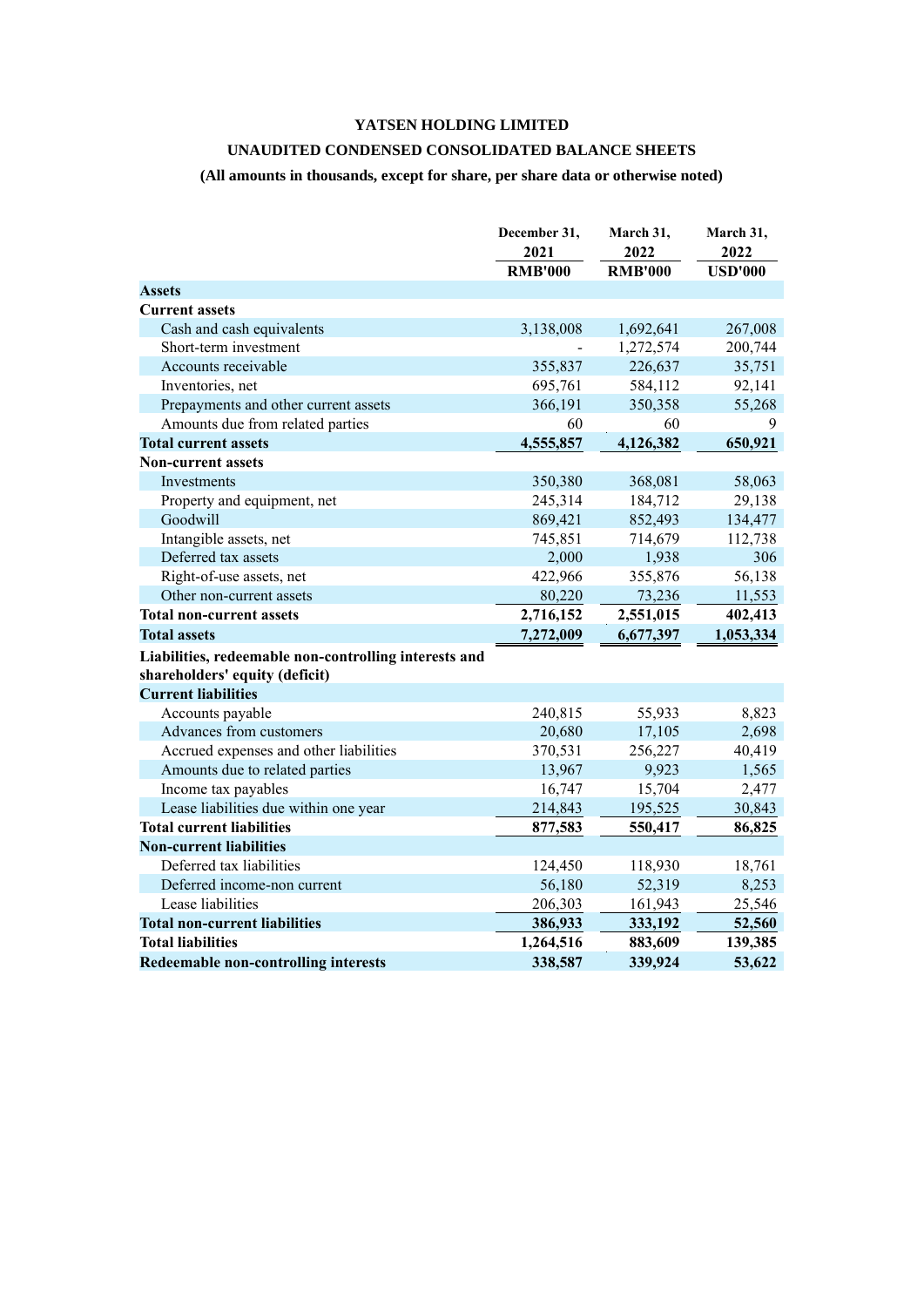## **Shareholders' equity (deficit)**

| Ordinary Shares (US\$0.00001 par value;                     |             |             |            |
|-------------------------------------------------------------|-------------|-------------|------------|
| 10,000,000,000 ordinary shares authorized,                  |             |             |            |
| comprising of 6,000,000,000 Class A ordinary                |             |             |            |
| shares, 960,852,606 Class B ordinary shares and             |             |             |            |
| 3,039,147,394 shares each of such classes to be             |             |             |            |
| designated as of December 31, 2021 and March 31,            |             |             |            |
| 2022; 1,938,303,919 Class A shares and 758,869,844          |             |             |            |
| Class B ordinary shares issued; 1,789,239,887 Class         |             |             |            |
| A ordinary shares and 737,513,429 Class B ordinary          |             |             |            |
| shares outstanding as of and December 31, 2021;             |             |             |            |
| 1,978,303,919 Class A shares and 718,869,844 Class          |             |             |            |
| B ordinary shares issued; 1,829,239,887 Class A             |             |             |            |
| ordinary shares and 697,513,429 Class B ordinary            |             |             |            |
| shares outstanding as of and March 31, 2022)                | 173         | 173         | 27         |
| Treasury shares                                             | (22,330)    | (22,330)    | (3,522)    |
| Additional paid-in capital                                  | 11,697,942  | 11,823,760  | 1,865,152  |
| Statutory reserve                                           | 21,352      | 21,352      | 3,368      |
| Accumulated deficit                                         | (5,782,169) | (6,073,084) | (958, 005) |
| Accumulated other comprehensive income (loss)               | (255,780)   | (304, 664)  | (48, 059)  |
| <b>Total Yatsen Holding Limited shareholders' (deficit)</b> |             |             |            |
| equity                                                      | 5,659,188   | 5,445,207   | 858,961    |
| Non-controlling interests                                   | 9,718       | 8,657       | 1,366      |
| Total shareholders' (deficit) equity                        | 5,668,906   | 5,453,864   | 860,327    |
| Total liabilities, redeemable non-controlling interests     |             |             |            |
| and shareholders' equity (deficit)                          | 7,272,009   | 6,677,397   | 1,053,334  |
|                                                             |             |             |            |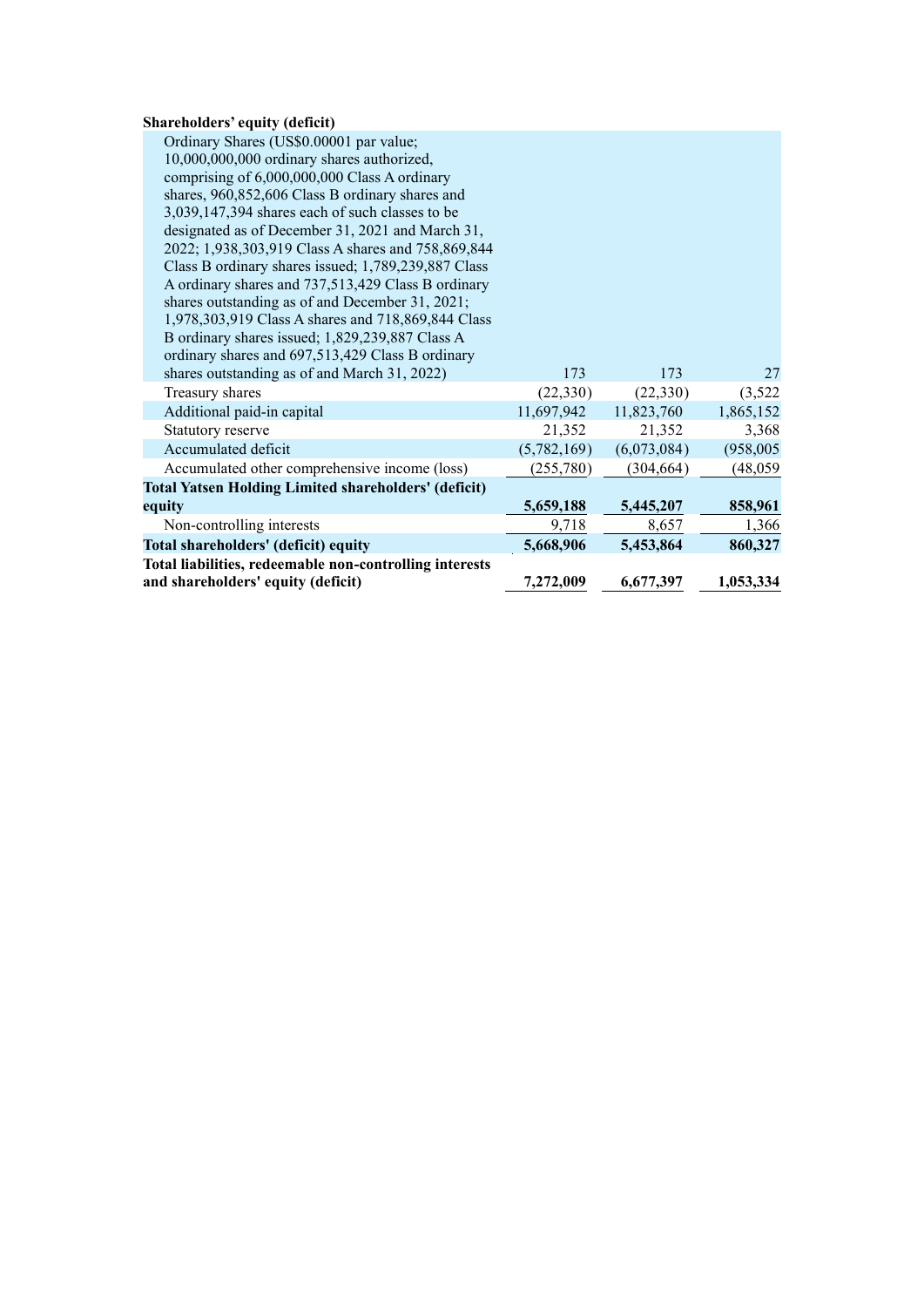# **YATSEN HOLDING LIMITED**

## **UNAUDITED CONDENSED CONSOLIDATED STATEMENTS OF OPERATIONS**

# **(All amounts in thousands, except for share, per share data or otherwise noted)**

|                                                     | For the Three Months Ended March 31, |                                           |                |
|-----------------------------------------------------|--------------------------------------|-------------------------------------------|----------------|
|                                                     | 2021                                 | 2022                                      | 2022           |
|                                                     | <b>RMB'000</b>                       | <b>RMB'000</b>                            | <b>USD'000</b> |
| <b>Total net revenues</b>                           | 1,444,465                            | 890,954                                   | 140,545        |
| <b>Total cost of revenues</b>                       | (452,899)                            | (276, 408)                                | (43,602)       |
| <b>Gross profit</b>                                 | 991,566                              | 614,546                                   | 96,943         |
| <b>Operating expenses:</b>                          |                                      |                                           |                |
| Fulfilment expenses                                 | (92, 718)                            | (73, 863)                                 | (11, 652)      |
| Selling and marketing expenses                      | (1,042,062)                          | (604, 726)                                | (95, 393)      |
| General and administrative expenses                 | (172,319)                            | (208, 129)                                | (32, 832)      |
| Research and development expenses                   | (27,740)                             | (35, 810)                                 | (5,649)        |
| <b>Total operating expenses</b>                     | (1,334,839)                          | (922, 528)                                | (145, 526)     |
| Income (loss) from operations                       | (343, 273)                           | (307, 982)                                | (48, 583)      |
| Financial income                                    | 14,045                               | 8,103                                     | 1,278          |
| Foreign currency exchange losses                    | (3,596)                              | (2,632)                                   | (415)          |
| Income (loss) from equity method investments, net   | 7,142                                | (2,330)                                   | (368)          |
| Impairment loss of investments                      |                                      | (4, 416)                                  | (697)          |
| Other non-operating income                          | 7,474                                | 17,654                                    | 2,785          |
| Income (loss) before income tax expenses            | (318, 208)                           | (291, 603)                                | (46,000)       |
| Income tax (expense) benefit                        | (786)                                | 223                                       | 35             |
| <b>Net loss</b>                                     | (318,994)                            | (291,380)                                 | (45,965)       |
| Net loss attributable to non-controlling interests  |                                      |                                           |                |
| and redeemable non-controlling interests            | 1,656                                | 465                                       | 73             |
| Net loss attributable to Yatsen's shareholders      | (317, 338)                           | (290, 915)                                | (45,892)       |
|                                                     |                                      |                                           |                |
| Shares used in calculating earnings per share (1):  |                                      |                                           |                |
| Weighted average number of Class A and Class B      |                                      |                                           |                |
| ordinary shares:                                    |                                      |                                           |                |
| -Basic                                              |                                      | 2,526,453,776 2,526,753,316 2,526,753,316 |                |
| -Diluted                                            |                                      | 2,526,453,776 2,526,753,316 2,526,753,316 |                |
| Net income (loss) per Class A and Class B ordinary  |                                      |                                           |                |
| share                                               |                                      |                                           |                |
| Net income (loss) attributable to Yatsen's ordinary |                                      |                                           |                |
| shareholders                                        |                                      |                                           |                |
| -Basic                                              | (0.13)                               | (0.12)                                    | (0.02)         |
| Net income (loss) attributable to Yatsen's ordinary |                                      |                                           |                |
| shareholders-Diluted                                | (0.13)                               | (0.12)                                    | (0.02)         |
| Net income (loss) per ADS (4 ordinary shares equal  |                                      |                                           |                |
| to 1 ADS)                                           |                                      |                                           |                |
| Net income (loss) attributable to Yatsen's ordinary |                                      |                                           |                |
| shareholders-Basic                                  | (0.50)                               | (0.46)                                    | (0.07)         |
| Net income (loss) attributable to Yatsen's ordinary |                                      |                                           |                |
| shareholders-Diluted                                | (0.50)                               | (0.46)                                    | (0.07)         |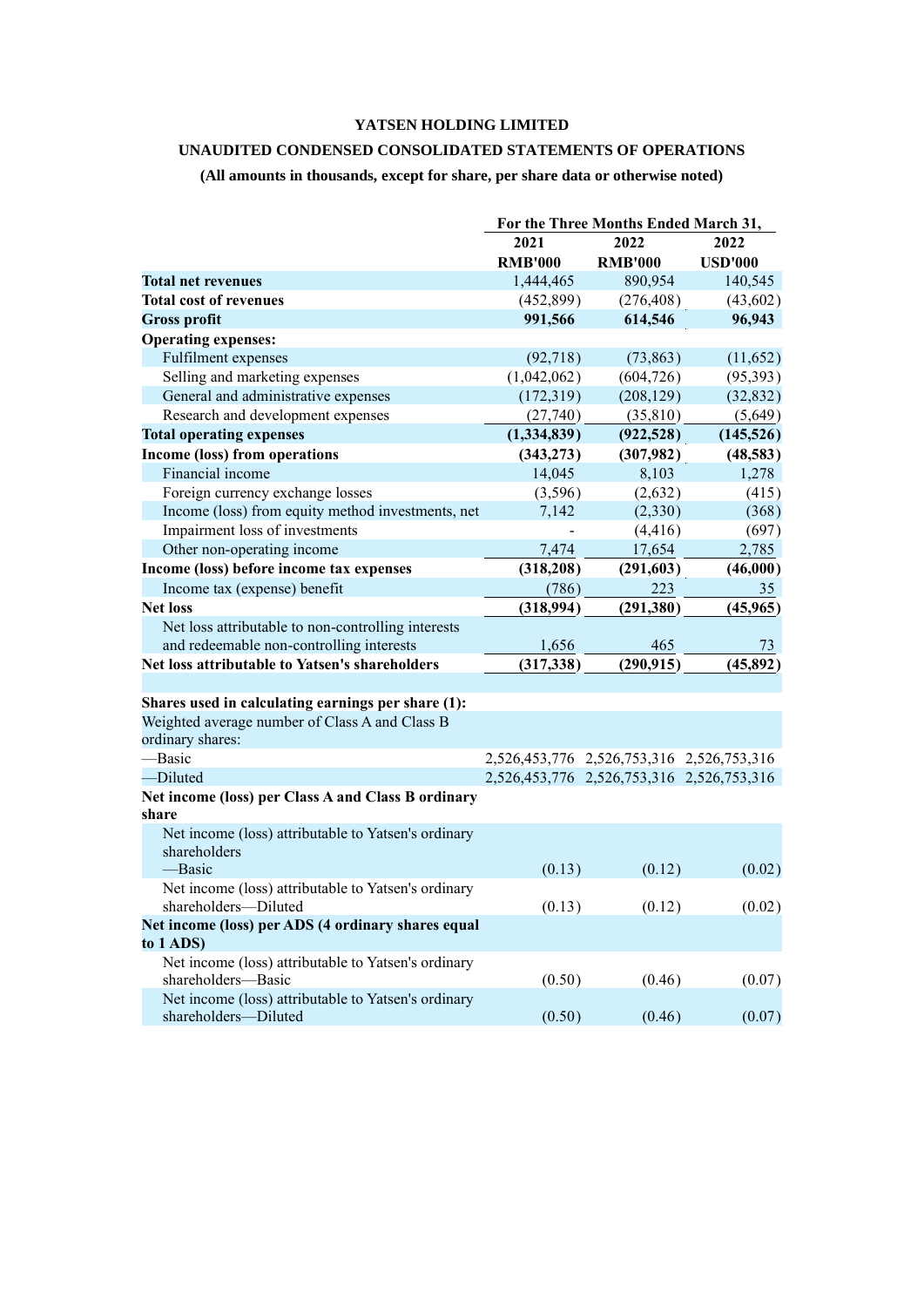|                                                                                         | For the Three Months Ended March 31, |                |                |
|-----------------------------------------------------------------------------------------|--------------------------------------|----------------|----------------|
|                                                                                         | 2021                                 | 2022           | 2022           |
| Share-based compensation expenses are included in<br>the operating expenses as follows: | <b>RMB'000</b>                       | <b>RMB'000</b> | <b>USD'000</b> |
| Fulfilment expenses                                                                     | 904                                  | 1,523          | 240            |
| Selling and marketing expenses                                                          | 11,839                               | 22,355         | 3,526          |
| General and administrative expenses                                                     | 66,619                               | 94,983         | 14,983         |
| Research and development expenses                                                       | 1,504                                | 6.957          | 1,097          |
| Total                                                                                   | 80,866                               | 125,818        | 19,846         |

(1) Authorized share capital is re-classified and re-designated into Class A ordinary shares and Class B ordinary shares, with each Class A ordinary share being entitled to one vote and each Class B ordinary share being entitled to twenty votes on all matters that are subject to shareholder vote.

(2) The intangible assets resulting from assets and business acquisitions include assets relating to selling and marketing such as trademarks and customer relationships, and therefore the amortization of such is allocated to selling and marketing expenses.